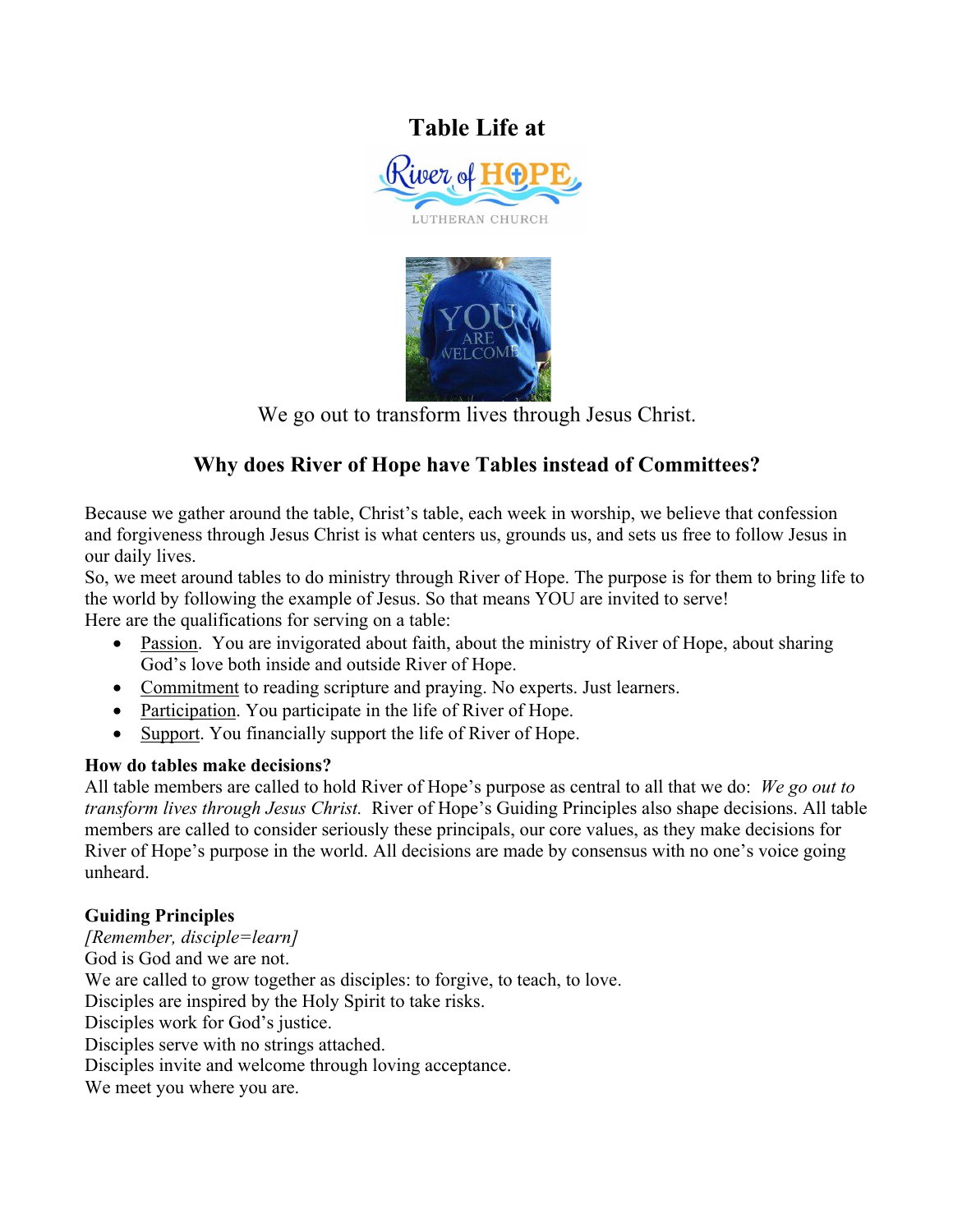#### **For the sake of good order, tables…**

- Know their purpose. They shouldn't meet just to meet but have a clear purpose for meeting. When you don't need to meet, don't meet. If the table meets its end, then thank the people for that season and see what's next.
- Communicate with other tables when there needs to be that communication (i.e. Pastor Han's review and potential annual raise is the work of the Parish Personnel Table and should be planned and discussed with the Financial Stewardship table in a timely manner.)
- Put meeting locations and times on church calendar.
- Appoint a chair and take minutes and submit them to the River of Hope Office Administrator.

#### **Table Purposes & People**

**RIVER TABLE [elected]:** The River Table will have elected members that serve one and two-year terms. Working in tandem with the Vision Table, each member will relate to another table as a communicator and will help to support and equip that table with resources.

> Angie Bedard, President Jerry Lindberg, Secretary Arlyn DeBruyckere, Treasurer Kurt Schulz

**VISION TABLE [open]:** The Vision Table's purpose is to keep God's mission to love and save the world in the forefront of decision-making to set and deepen the DNA of River of Hope. (Who we are, how we act, decisions we make are all determined by what we're made of.)

> Angie Bedard, President Dale Brandsoy Elaine Quale

Ron Johnson Jim Nelson

**STEWARDSHIP TABLE [open]:** The Stewardship Table's purpose is to ask the following questions: *How are we using our time, talent and treasure to transform lives through Jesus Christ?* and *How can we help make this happen?*

Renee Kotlatz, Co-Chair Sue Peters, Co-Chair Arlyn DeBruyckere, Treasurer Rodney Riewer Brian Tillman

**PARISH PERSONNEL [open]:** The Parish Personnel table's purpose is to help facilitate and promote healthy and effective work atmosphere for all employees and called pastors of River of Hope. They maintain working job descriptions of church employees, conduct an annual review of the pastor, and assist in hiring of additional church employees.

Nan Crary, Chair Heather Goodrich

Brian Pollmann Pastor Hans, pastor@riverofhopehutchinson.org

**WORSHIP AND MUSIC [open]:** The Worship and Music table's purpose is to continually listen to and re-shape the worship life of River of Hope, innovating out of our rich Lutheran tradition to create an engaging, participatory, and holy worship that reflects the love of the triune God.

> Jim Nelson, Chair Portia Brandsoy Carol Krage

Sara Nelson Rachel Stearns Ben Pollman